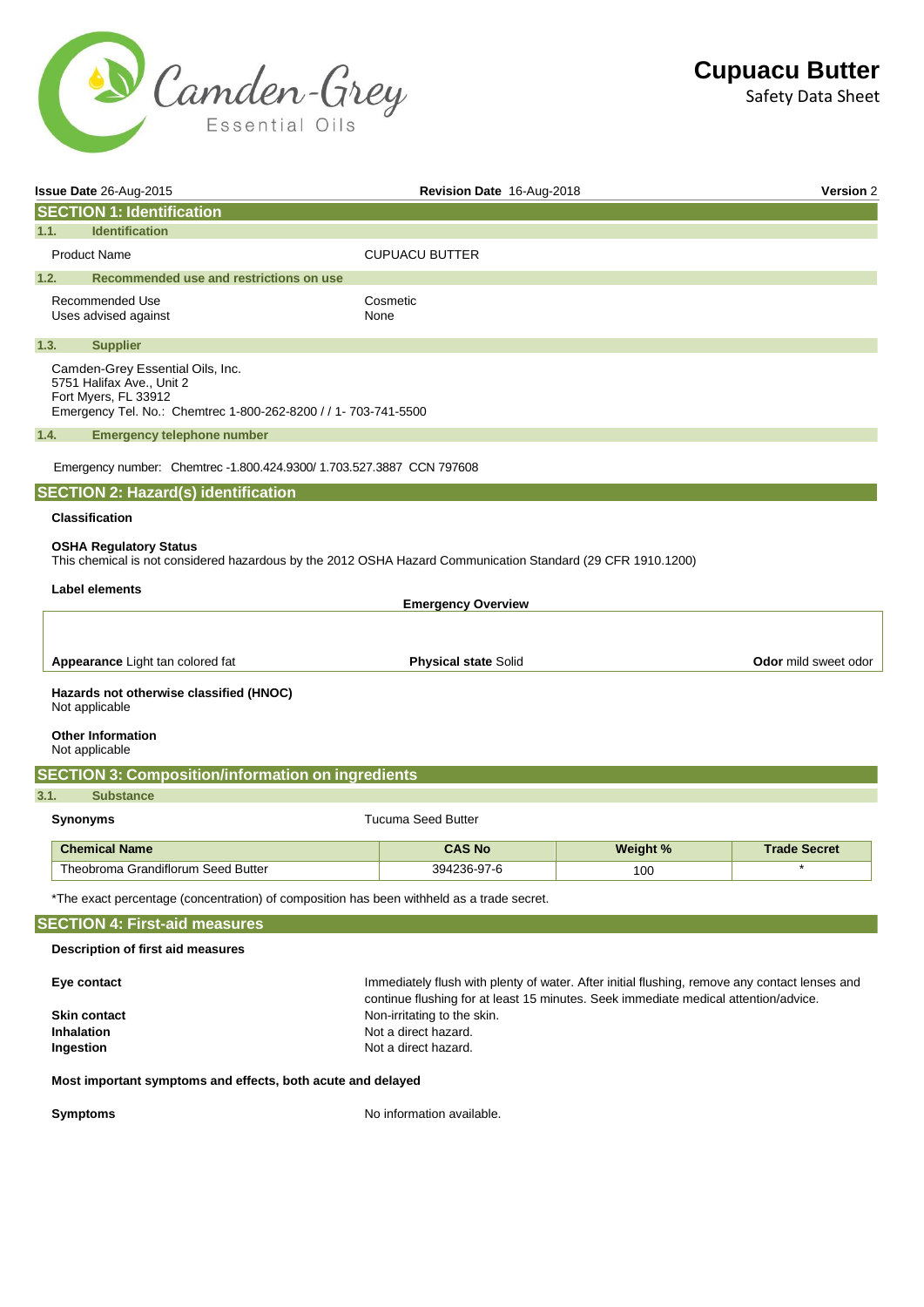

# **Indication of any immediate medical attention and special treatment needed**

| Note to physicians                                                                                                                     | Treat symptomatically.                        |  |  |
|----------------------------------------------------------------------------------------------------------------------------------------|-----------------------------------------------|--|--|
| <b>SECTION 5: Fire-fighting measures</b>                                                                                               |                                               |  |  |
| Suitable extinguishing media                                                                                                           | Dry chemical, CO <sub>2</sub> or water spray. |  |  |
| Specific hazards arising from the chemical                                                                                             | No information available.                     |  |  |
| <b>Explosion data</b>                                                                                                                  |                                               |  |  |
| <b>Sensitivity to Mechanical Impact</b>                                                                                                | None.                                         |  |  |
| <b>Sensitivity to Static Discharge</b>                                                                                                 | None.                                         |  |  |
| Protective equipment and precautions for firefighters                                                                                  |                                               |  |  |
| As in any fire, wear self-contained breathing apparatus pressure-demand, MSHA/NIOSH (approved or equivalent) and full protective gear. |                                               |  |  |
| <b>SECTION 6: Accidental release measures</b>                                                                                          |                                               |  |  |

| 6.1.                                                          | Personal precautions, protective equipment and emergency procedures                                                              |                                                                                                                                                                                                                                                                                                                                                                                                                                                                                                     |  |  |
|---------------------------------------------------------------|----------------------------------------------------------------------------------------------------------------------------------|-----------------------------------------------------------------------------------------------------------------------------------------------------------------------------------------------------------------------------------------------------------------------------------------------------------------------------------------------------------------------------------------------------------------------------------------------------------------------------------------------------|--|--|
|                                                               | Ensure adequate ventilation, especially in confined areas.                                                                       |                                                                                                                                                                                                                                                                                                                                                                                                                                                                                                     |  |  |
| 6.2.                                                          | <b>Environmental precautions</b>                                                                                                 |                                                                                                                                                                                                                                                                                                                                                                                                                                                                                                     |  |  |
|                                                               | See Section 12 for additional Ecological Information.                                                                            |                                                                                                                                                                                                                                                                                                                                                                                                                                                                                                     |  |  |
| 6.3.                                                          | Methods and material for containment and cleaning up                                                                             |                                                                                                                                                                                                                                                                                                                                                                                                                                                                                                     |  |  |
| <b>Methods for containment</b><br>Methods for cleaning up     |                                                                                                                                  | Steps to be Taken in Case Material is Released or Spilled: Dike and contain the spill with<br>inert material (ie: sand, earth, sawdust) and transfer liquid and solid diking material to<br>separate containers for recovery or disposal. Wash floor area with hotwater solution.<br>Remove contaminated clothing and wash before reuse. Wash affected skin areas with soap<br>and water. Keepspills out of all sewers and bodies of water.<br>Pick up and transfer to properly labeled containers. |  |  |
|                                                               | <b>SECTION 7: Handling and storage</b>                                                                                           |                                                                                                                                                                                                                                                                                                                                                                                                                                                                                                     |  |  |
| 7.1.                                                          | <b>Precautions for safe handling</b>                                                                                             |                                                                                                                                                                                                                                                                                                                                                                                                                                                                                                     |  |  |
|                                                               | Advice on safe handling                                                                                                          | Handle in accordance with good industrial hygiene and safety practice.                                                                                                                                                                                                                                                                                                                                                                                                                              |  |  |
| 7.2.                                                          | Conditions for safe storage, including any incompatibilities                                                                     |                                                                                                                                                                                                                                                                                                                                                                                                                                                                                                     |  |  |
|                                                               | <b>Storage Conditions</b><br>Incompatible materials                                                                              | Keep at a temperature not exceeding 25°C.<br>None known based on information supplied.                                                                                                                                                                                                                                                                                                                                                                                                              |  |  |
|                                                               | <b>SECTION 8: Exposure controls/personal protection</b>                                                                          |                                                                                                                                                                                                                                                                                                                                                                                                                                                                                                     |  |  |
|                                                               | <b>Control parameters</b>                                                                                                        |                                                                                                                                                                                                                                                                                                                                                                                                                                                                                                     |  |  |
|                                                               | <b>Exposure Guidelines</b>                                                                                                       | This product, as supplied, does not contain any hazardous materials with occupational<br>exposure limits established by the region specific regulatory bodies.                                                                                                                                                                                                                                                                                                                                      |  |  |
| Appropriate engineering controls                              |                                                                                                                                  |                                                                                                                                                                                                                                                                                                                                                                                                                                                                                                     |  |  |
|                                                               | <b>Engineering Controls</b>                                                                                                      | Ensure adequate ventilation, especially in confined areas. Eyewash stations.                                                                                                                                                                                                                                                                                                                                                                                                                        |  |  |
|                                                               | Individual protection measures, such as personal protective equipment                                                            |                                                                                                                                                                                                                                                                                                                                                                                                                                                                                                     |  |  |
|                                                               | <b>Eye/face protection</b><br>Skin and body protection<br><b>Respiratory protection</b><br><b>General Hygiene Considerations</b> | Wear safety glasses with side shields (or goggles).<br>Wear protective gloves and protective clothing.<br>No protective equipment is needed under normal use conditions. If exposure limits are<br>exceeded or irritation is experienced, ventilation and evacuation may be required.<br>Handle in accordance with good industrial hygiene and safety practice.                                                                                                                                     |  |  |
| <b>SECTION 9: Physical and chemical properties</b>            |                                                                                                                                  |                                                                                                                                                                                                                                                                                                                                                                                                                                                                                                     |  |  |
| Information on basic physical and chemical properties<br>9.1. |                                                                                                                                  |                                                                                                                                                                                                                                                                                                                                                                                                                                                                                                     |  |  |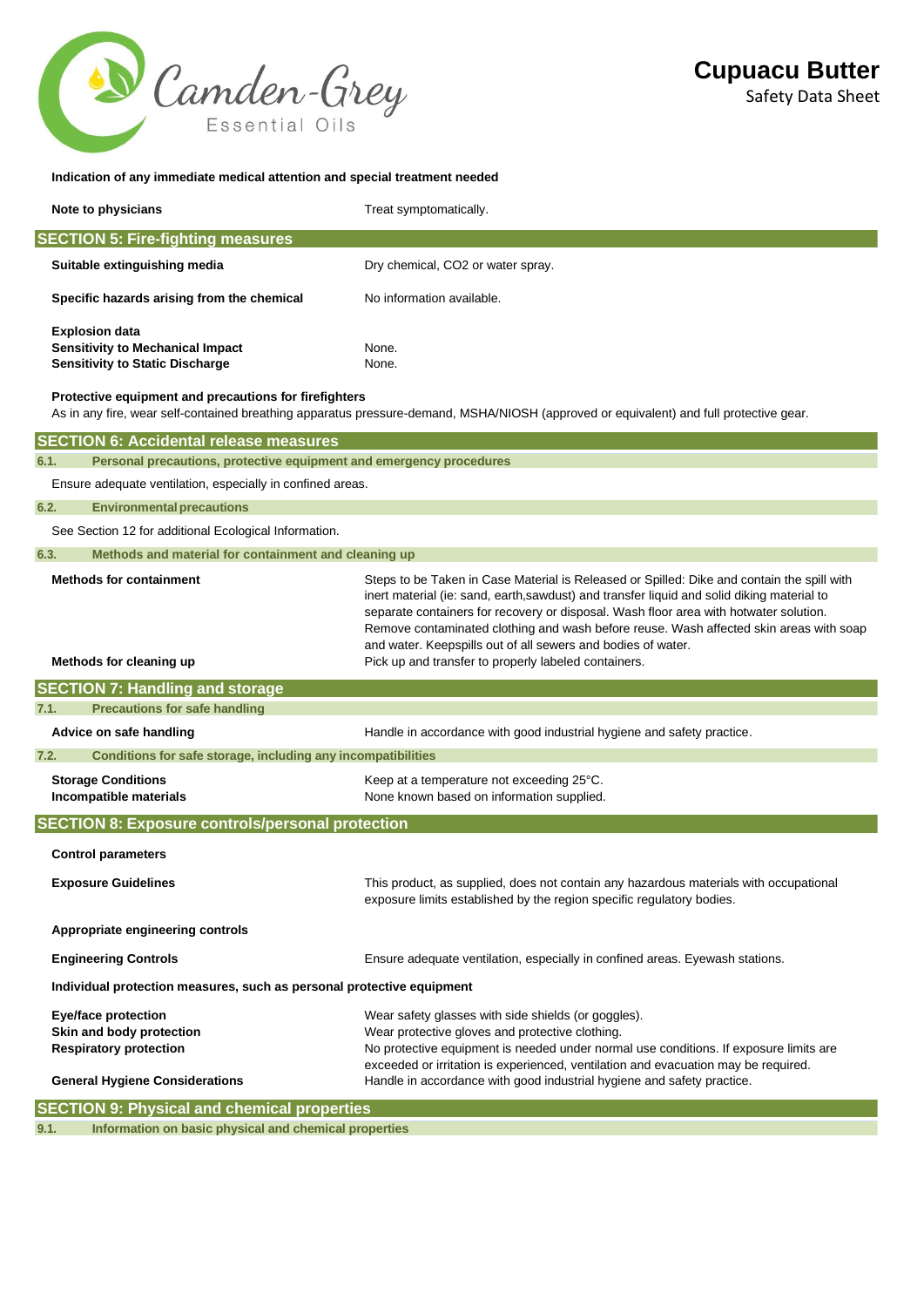

**Physical state** Solid

#### **Property pH**

**Melting point / freezing point Boiling point / boiling range** No information available **Flash point** No information available **Evaporation rate** No information available **Flammability (solid, gas)** No information available **Flammability Limit in Air Upper flammability limit: Lower flammability limit: Vapor pressure Vapor density Vapor density No information available Relative density** No information available **Water solubility** Mo information available **Solubility in other solvents** No information available **Partition coefficient** No information available **Autoignition temperature** No information available **Decomposition temperature** No information available **Kinematic viscosity** No information available **Dynamic viscosity** No information available **Explosive properties** No information available

**9.2. Other information** 

**Appearance** Light tan colored fat **Odor** Mild sweet odor

**Values <u>Values</u>**<br>No information available<br>32-36 °C

No information available No information available No information available **Oxidizing properties** No information available

**Softening point No information available Molecular weight** No information available **VOC Content (%)** No information available **Density Density Density Reserves No** information available<br> **Bulk density No** information available **No information available Volatility Volatility Volatility No information available** 

# **SECTION 10: Stability and reactivity**

No data available. Stable under recommended storage conditions. None under normal processing. **10.1. Reactivity 10.2. Chemical stability 10.3. Possibility of hazardous reactions 10.4. Conditions to avoid**

Extremes of temperature and direct sunlight.

**10.5. Incompatible materials**

None known based on information supplied.

**10.6. Hazardous decomposition products**

None known based on information supplied.

**SECTION 11: Toxicological information**

**11.1. Information on toxicological effects**

**Information on likely routes of exposure** 

**Cupuacu Butter** Safety Data Sheet

**Color** No information available **Odor threshold** No information available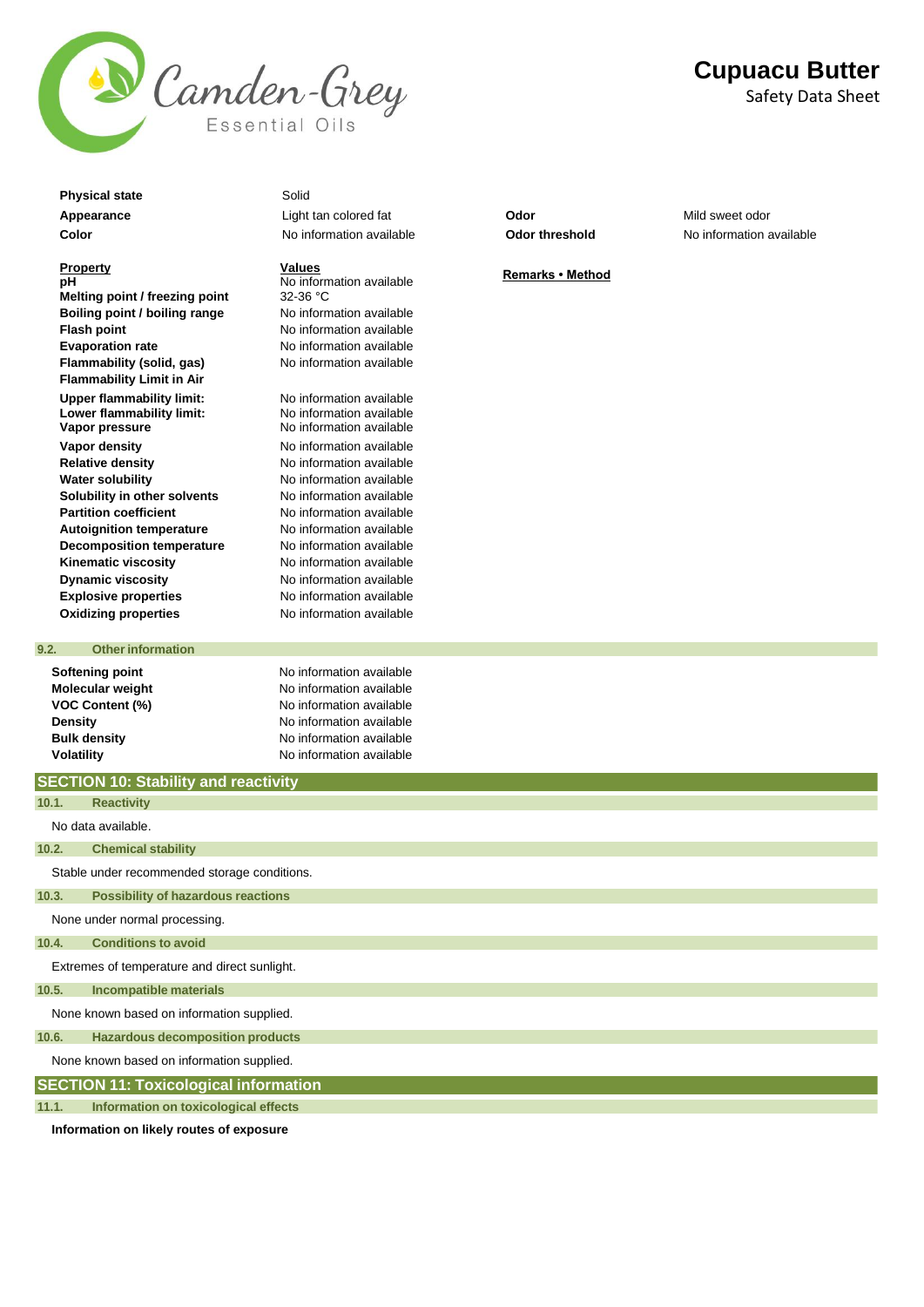

| <b>Product Information</b>           | No data available  |
|--------------------------------------|--------------------|
| Inhalation                           | No data available. |
| Eye contact                          | No data available. |
| <b>Skin contact</b>                  | No data available. |
| Ingestion                            | No data available. |
| Information on toxicological effects |                    |

**Symptoms** No information available.

**Delayed and immediate effects as well as chronic effects from short and long-term exposure** 

| <b>Sensitization</b>            | No information available. |
|---------------------------------|---------------------------|
| Germ cell mutagenicity          | No information available. |
| Carcinogenicity                 | No information available. |
| <b>Reproductive toxicity</b>    | No information available. |
| <b>STOT - single exposure</b>   | No information available. |
| <b>STOT - repeated exposure</b> | No information available. |
| <b>Aspiration hazard</b>        | No information available. |

**Numerical measures of toxicity - Product Information** 

**SECTION 12: Ecological information**

| 12.1.                                    | <b>Ecotoxicity</b>                                                                                                                                                                                                                               |                                                                                                        |  |  |
|------------------------------------------|--------------------------------------------------------------------------------------------------------------------------------------------------------------------------------------------------------------------------------------------------|--------------------------------------------------------------------------------------------------------|--|--|
|                                          | No information available.                                                                                                                                                                                                                        |                                                                                                        |  |  |
| 12.2.                                    | <b>Persistence and degradability</b>                                                                                                                                                                                                             |                                                                                                        |  |  |
|                                          | Readily biodegradable, accidental spillage may lead to penetration into the soil and groundwater, unlikely to accumulate in the aquatic enviroment, and<br>discharge of large amounts may kill fish and other organisms due to oxygen depletion. |                                                                                                        |  |  |
| 12.3.                                    | <b>Bioaccumulative potential</b>                                                                                                                                                                                                                 |                                                                                                        |  |  |
|                                          | No information available.                                                                                                                                                                                                                        |                                                                                                        |  |  |
| 12.4.                                    | Other adverse effects                                                                                                                                                                                                                            |                                                                                                        |  |  |
|                                          | No information available.                                                                                                                                                                                                                        |                                                                                                        |  |  |
|                                          | <b>SECTION 13: Disposal considerations</b>                                                                                                                                                                                                       |                                                                                                        |  |  |
| 13.1.                                    | <b>Waste treatment methods</b>                                                                                                                                                                                                                   |                                                                                                        |  |  |
| <b>Disposal of wastes</b>                |                                                                                                                                                                                                                                                  | Disposal should be in accordance with applicable regional, national and local laws and<br>regulations. |  |  |
|                                          | <b>Contaminated packaging</b>                                                                                                                                                                                                                    | Do not reuse container.                                                                                |  |  |
| <b>SECTION 14: Transport information</b> |                                                                                                                                                                                                                                                  |                                                                                                        |  |  |
| <b>DOT</b><br><b>IMDG</b>                | ICAO (air)                                                                                                                                                                                                                                       | Not regulated<br>Not regulated<br>Not regulated                                                        |  |  |
|                                          | <b>SECTION 15: Regulatory information</b>                                                                                                                                                                                                        |                                                                                                        |  |  |
|                                          | <b>International Inventories</b>                                                                                                                                                                                                                 |                                                                                                        |  |  |

| Complies |
|----------|
|          |
| Complies |
|          |
| Complies |
|          |
|          |
|          |
|          |

**Legend**